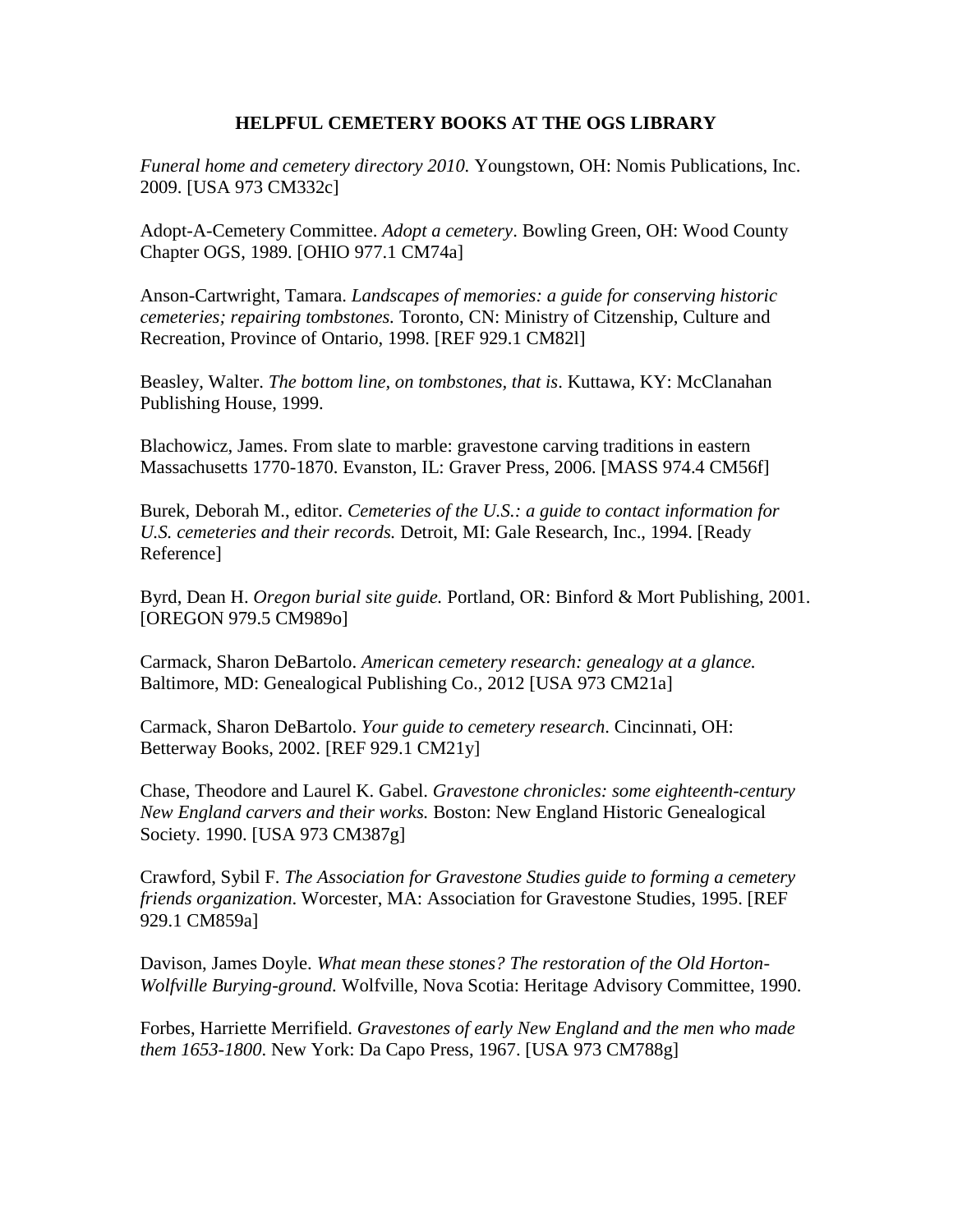Gillon, Edmund Vincent. *Early New England gravestone rubbings.* New York: Dover Publications, Inc. 1966. [USA 973 CM417e]

Goffinet, Pamela. *Mapping & Documenting Cemeteries*. Elkton, MD: PKGDeal, 2007. [REF 929.1 CM556m]

Jacobs, G. Walker. *Stranger stop and cast an eye: a guide to gravestones & gravestone rubbing.* Brattleboro, VT: The Stephen Greene Press, 1973. [REF 929.1 CM152s]

Keister, Douglas. *Forever Dixie: a field guide to southern cemeteries & their residents*. Salt Lake City, UT: Gibbs Smith, 2008. [USA 973 CM268f]

Keister, Douglas. *Stories in stone: a field guide to cemetery symbolism and iconography*. Salt Lake City, UT: Gibbs Smith, 2003. [USA 973 CM268s]

King, Gregg G., with Susan Kosky, Kathleen Glynn, Gladys Saborio. *Michigan historic cemetery preservation manual*. Canton, MI: Charter Township of Canton, 2004 [MICH 977.4 CM582m]

Lambert, David Allen. *A guide to Massachusetts cemeteries.* Boston, MA: New England Historic Genealogical Society, 2002. [MASS 974.4 CM172g]

Long, Timothy C. *A guide to Ohio cemetery law*. Columbus, OH: Ohio Association of Cemetery Superintendents and Officials, 1996. [OHIO 977.1 CM854g]

Markers: journal of the Association for Gravestone Studies. Lanham, MD: University Press of America. 1980- [USA Periodicals]

Meyer, Richard E., ed. *Cemeteries & gravemarkers: voices of American culture*. Logan, UT: Utah State University Press, 1992. [USA 973 CM332c]

Meyer, Richard E., ed. *Ethnicity and the American cemetery*. Bowling Green, OH: Bowling Green State University Press, 1993. [USA 973 CM575e]

Millar, Nancy. *Remember me as you pass by: stories from prairie graveyards*. Calgary, Alberta: Glenbow Museum-Art Gallery-Library-Archives, 1994.

Mytum, Harold. *Recording and analyzing graveyards*. (Practical handbooks in archaeology, no. 15). York, GB: Council for British Archaeology in Association with English Heritage, 2000. [REF 929.1 CM999r]

Palmer, Dana. *Warren County Genealogical Society cemetery restoration clinic, September 8, 2012: Null cemetery, Springboro, Clearcreek township*. Lebanon, OH: Warren County Genealogical Society, 2012 [REF 929.1 CM182w]